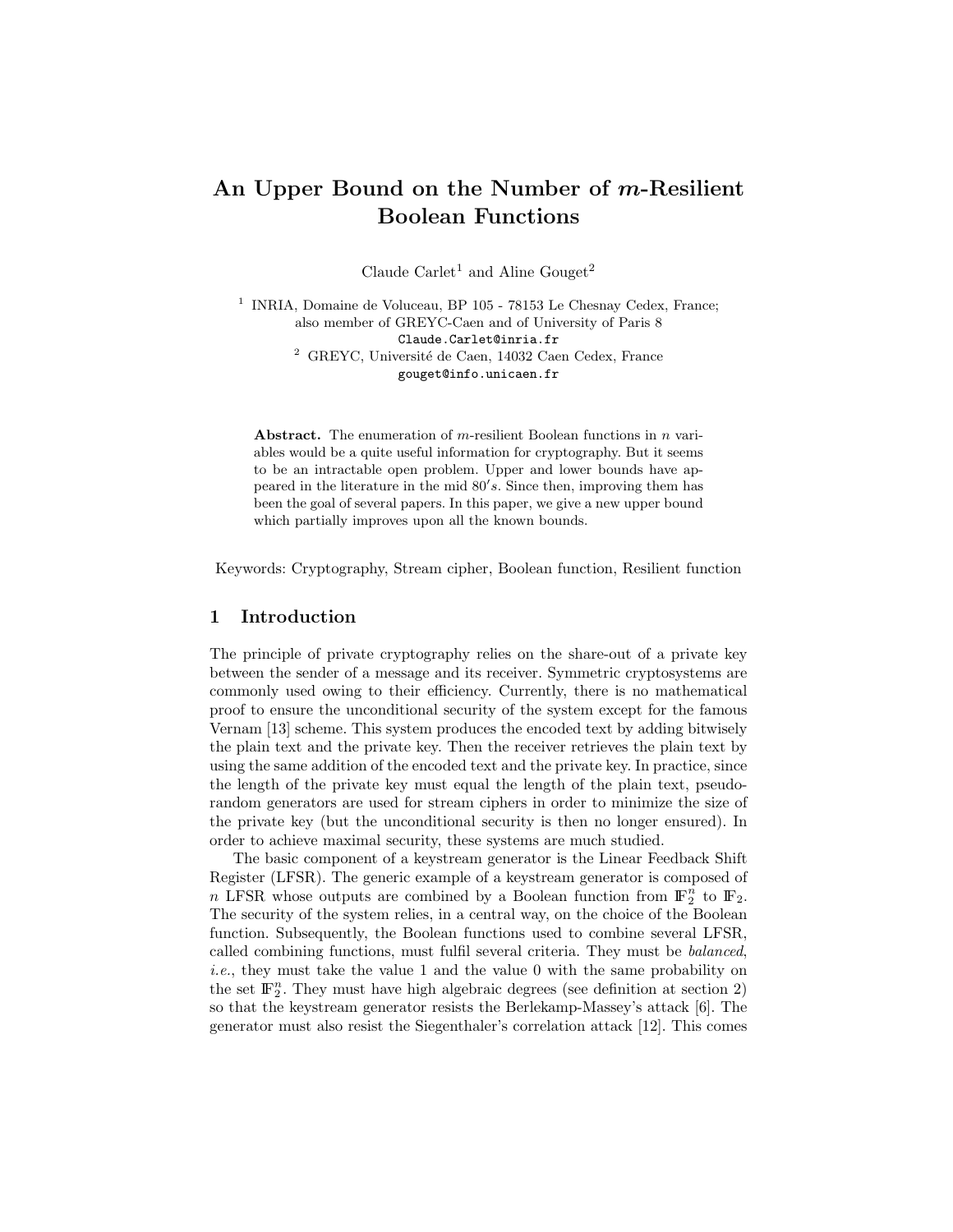down to choose a combining function which is correlation-immune of a high order  $m$  [11], *i.e.*, whose output distribution does not change when m input values  $(i.e., m$  coordinates of the input vector) are fixed. If the combining function is correlation-immune of order  $m$ , the attacker has to guess the initialization of at least  $m + 1$  LFSR to observe a correlation between them and the output of the pseudo-random generator during a correlation attack. Combining functions must also have high non-linearities in order to prevent linear approximation. Of course these criteria are partially opponent and tradeoffs exist.

Enumerating the Boolean functions satisfying one or several of these criteria is useful for several reasons. Firstly because it indicates for which values of the parameters  $(n, \ldots)$  there is a chance of finding good cryptographic functions by random search. Secondly because a large number of functions is necessary if we want to impose extra constraints on the functions or if we want to modify the cryptosystems using them by having the function as part of the secret key. Mitchell [7] proposed a number of open problems with partial results about enumerating Boolean functions satisfying various criteria, including balancedness and correlation-immunity. The first bounds on the number of first order correlation-immune Boolean functions were lower bounds (see [7, 14, 8, 5]). In 1990, Yang and Guo published the first upper bound on such functions. Park, Lee, Sung and Kim [8] proceeded further and improved upon Yang-Guo's bound. In 1995, Schneider [10] used a new idea to improve upon previous bounds. He obtained bounds for the numbers of mth-order correlation-immune functions and of m-resilient functions. Carlet and Klapper [1] obtained a general upper bound on the number of Boolean functions whose distances to affine functions are all divisible by  $2^m$ . They deduced an upper bound on the number of *m*-resilient functions and improved upon Schneider's bound for m large.

In the present paper, we obtain an upper bound on  $m$ -resilient functions  $(m \geq \frac{n}{2} - 1)$ , and improve upon Schneider's bound for all values  $m > \frac{n}{2} - 1$ . We show with tables of values that our bound partially improves upon Carlet-Klapper's bound (the expressions of both bounds seem difficult to compare mathematically).

The organization of the paper is as follows. Section 2 introduces the notation and the definitions that are needed in the paper including the definition of correlation-immunity. Section 3 reviews the previous upper bounds on the numbers of first order correlation-immune functions, i.e., Yang et al's and Park et al's bounds, and of m-resilient functions, i.e., Schneider's and Carlet-Klapper's bounds. Extensions of Yang et al.'s and Park et al.'s bounds are given for the case of 1-resilient functions in this section for the first one and in appendix B for the second one. Section 4 introduces a new upper bound on the number of m-resilient functions. We give a table of values corresponding to the ratio of Schneider's bound to the new bound, and a second table corresponding to the ratio of Carlet-Klapper's bound to the new one.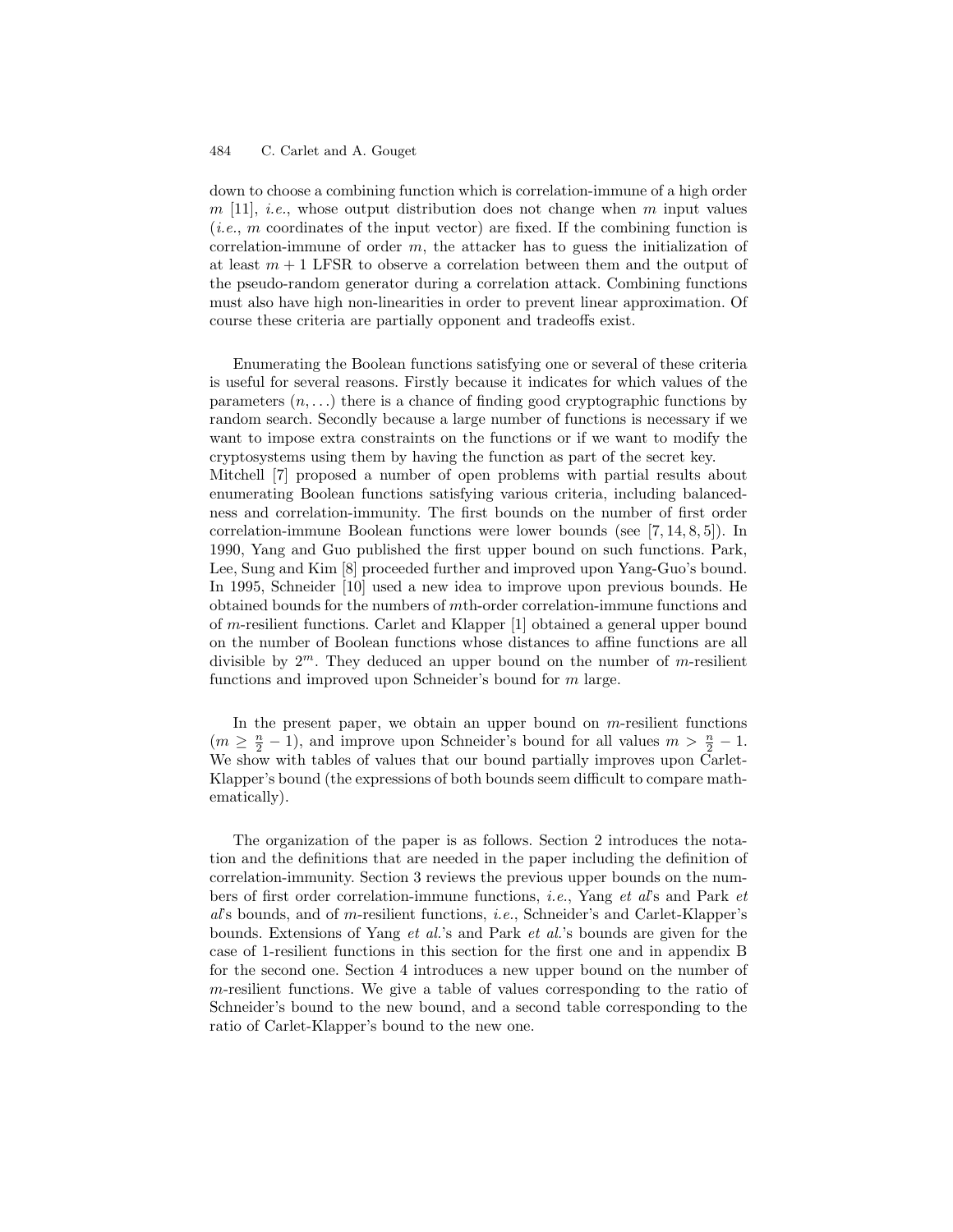### 2 Notation and Definitions

Let *n* be any positive integer. We denote by  $\bigoplus$  the usual addition in  $\mathbb{F}_2$  and in  $\mathbb{F}_2^n$ . The *Hamming weight*  $w_H(u)$  of a word u in  $\mathbb{F}_2^n$  is the number of its components equal to 1. We denote by  $\preceq$  the partial order on the words of  $\mathbb{F}_2^n$ , *i.e.*,  $(u_1, \ldots, u_n) \preceq (v_1, \ldots, v_n)$  if and only if  $(u_i = 1) \Rightarrow (v_i = 1)$ . Any Boolean function f in n variables,  $f: \mathbb{F}_2^n \mapsto \mathbb{F}_2$ , admits a unique Algebraic Normal Form  $(A.N.F.):$ 

$$
f(x_1,\ldots,x_n)=\bigoplus_{u\in\mathbb{F}_2^n}a_u\left(\prod_{i=1}^nx_i^{u_i}\right)=\bigoplus_{u\in\mathbb{F}_2^n}a_u x^u.
$$

The function  $g: u \mapsto a_u$  is called the Möbius transform of f. For any word u, the coefficient  $a_u$  belongs to  $\mathbb{F}_2$ , and can be computed thanks to the formula

$$
a_u = \bigoplus_{v \in \mathbb{F}_2^n, v \preceq u} f(v) . \tag{1}
$$

The *algebraic degree* of a Boolean function  $f$  is the degree of its algebraic normal form. The Hamming weight  $w_H(f)$  of a Boolean function f in n variables is the size of its support, *i.e.*, the size of the set  $\{x \in \mathbb{F}_2^n | f(x) = 1\}$ . A Boolean function f in n variables is called *balanced* if its Hamming weight equals  $2^{n-1}$ .

**Definition 1.** [11] Let  $X^{[j]} = (X_1^{[j]}, X_2^{[j]}, ..., X_n^{[j]})$  be the n-tuple of LFSR output digits at time  $j$ . The combining function  $f$  is mth-order correlation-immune if every m-tuple obtained by fixing m components from  $X^{[j]}$  is statistically independent of the random value  $Z = f(X_1, X_2, \ldots, X_n)$  associated to arbitrary outputs of LFSR.

A characterization of mth-order correlation-immune functions was given by Guo-Zhen and Massey in [4].

**Definition 2.** Let f be a Boolean function in n variables. The Walsh Transform of f is defined as the following real-valued function over the vector space  $\mathbb{F}_2^n$ ,

$$
\hat{f}(x) = \sum_{u \in \mathbb{F}_2^n} f(x)(-1)^{u \cdot x},
$$

where  $u \cdot x$  stands for  $\sum_{i=1}^{n} u_i x_i$ .

Theorem 1. [4] A Boolean combining function f in n variables is mth-order correlation-immune, where  $1 \leq m \leq n$ , if and only if for every word u in  $\mathbb{F}_2^n$ such that  $1 \leq w_H(u) \leq m$ ,  $\hat{f}(u)$  equals 0, i.e.,  $f(x) \oplus u \cdot x$  is balanced for all u such that  $1 \leq w_H(u) \leq m$ .

A balanced Boolean function in n variables which is correlation-immune of order  $m$  is called m-resilient. This notion was considered for the first time by Chor  $et$ al. in [2].

The tradeoff between the order of correlation-immunity and the algebraic degree was given by Siegenthaler.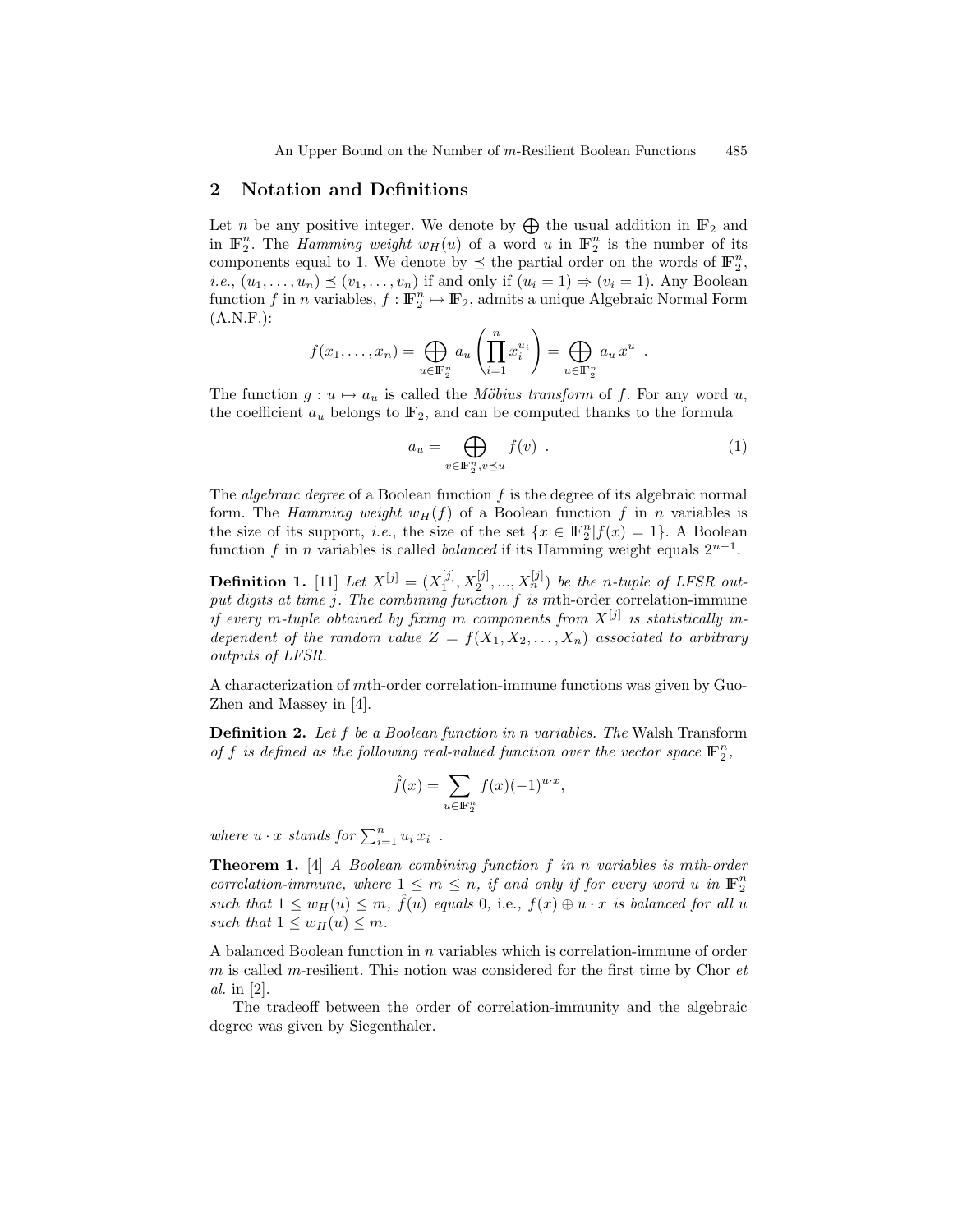Theorem 2. [12] Let f be an mth-order correlation-immune Boolean function of degree d in n variables. Then  $d \leq n-m$ . Furthemore, if f is balanced then  $d \leq n - m - 1$  if  $m < n - 1$  and  $d = 1$  if  $m = n - 1$ .

This result leads to the first obvious bound on the numbers of  $m$ -resilient and mth-order correlation-immune functions. The number of mth-order correlationimmune functions in *n* variables is upper bounded by  $2^{\sum_{i=0}^{n-m} {n \choose i}}$ , and the number of m-resilient functions in n variables is upper bounded by  $2^{\sum_{i=0}^{n-m-1} {n \choose i}}$  if  $m <$  $n-1$ .

### 3 Previous Upper Bounds

The number of mth-order correlation-immune Boolean functions is still unknown (an asymptotic formula is known, due to Denisov [3]). The first upper bound on the number of correlation-immune Boolean functions, published by Yang and Guo in 1990 [14], enumerates in fact the number of Boolean functions which satisfy partially the first order correlation-immunity criterion, i.e., the functions f such that for two distinct integers  $i_1$  and  $i_2$ ,  $f \oplus x_{i_1}$  and  $f \oplus x_{i_2}$  are balanced. This leads to:

**Proposition 1.** [14] Let n be a positive integer greater than 1. The number of 1st-order correlation-immune Boolean funtions in n variables is less than:

$$
\sum_{k=0}^{2^{n-2}} \sum_{r=0}^{k} \binom{2^{n-2}}{r}^2 \binom{2^{n-2}}{k-r}^2.
$$

Yang and Guo did not study the corresponding bound for 1-resilient functions. This can be done:

**Proposition 2.** Let n be a positive integer greater than 1. The number of 1resilient Boolean functions in n variables is less than:

$$
\sum_{a=0}^{2^{n-2}} \binom{2^{n-2}}{a}^4.
$$

We give the proof of this bound in appendix A.

This work was deepened by Park, Lee, Sung and Kim for 1st-order correlation-immunity. They showed that the number of correlation-immune functions is itself upper bounded by this same number as in Proposition 2. Park et al. obtained this bound by numbering the Boolean functions such that for three distinct integers  $i_1$ ,  $i_2$ ,  $i_3$ , the functions  $f \oplus x_{i_1}$ ,  $f \oplus x_{i_2}$  and  $f \oplus x_{i_3}$  are balanced. They did not study the corresponding bound for 1-resilient Boolean functions. The bound obtained is quite complicated and is given in appendix B.

The number of balanced Boolean functions such that  $f(x) \oplus x_i$  is balanced for three distinct integers could be calculated by considering the solutions of a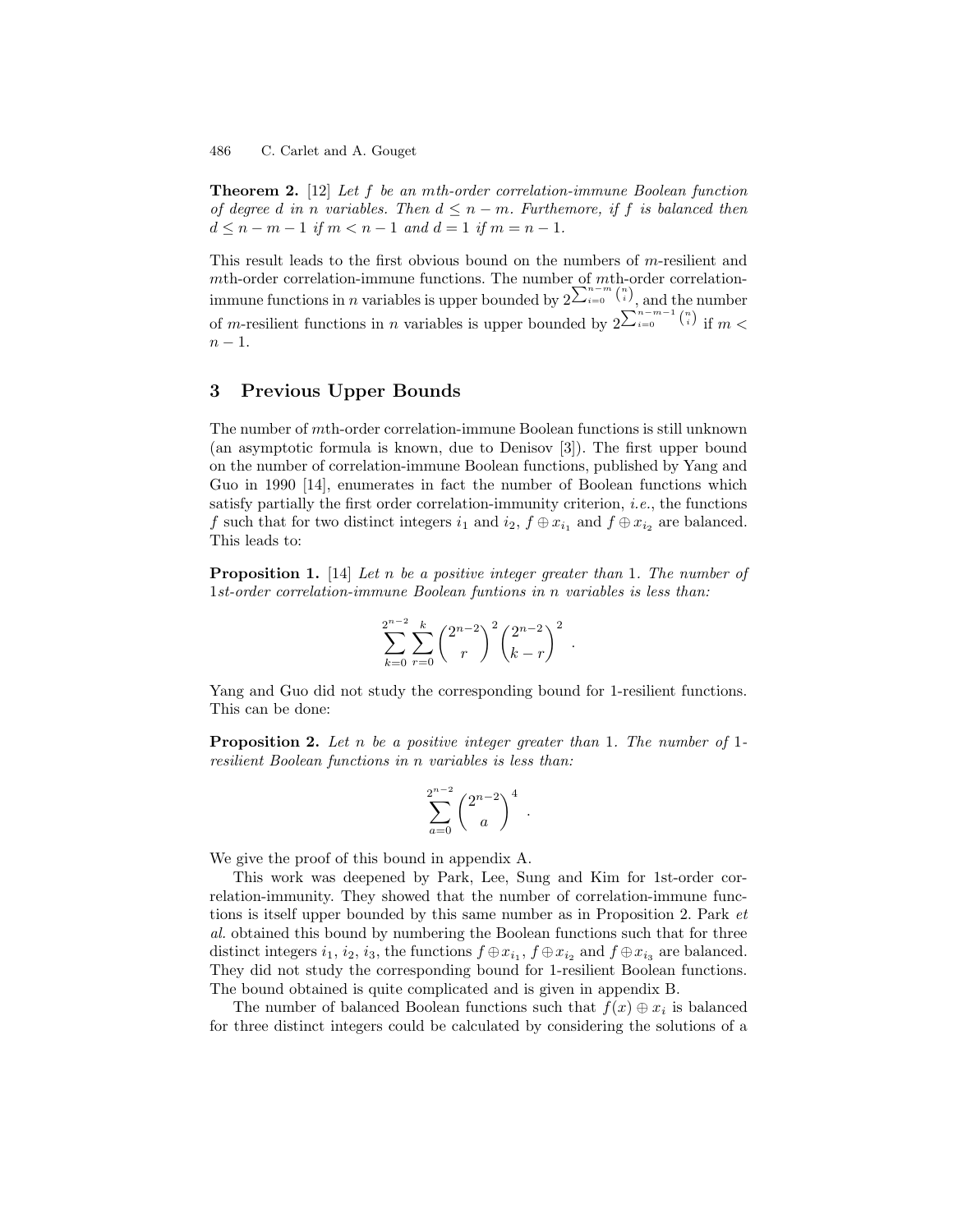system of four equations with eight unknowns. When the number of integers increases by one, only one new equation can be obtained and the number of unknowns is doubled. Thus, enumerating the number of Boolean functions such that  $f(x) \oplus x_i$  is balanced for  $i \in I \subseteq \{1, ..., n\}$  leads to considering  $|I| + 1$ equations and  $2^{|I|}$  unknowns. Thus, for *n* greater than 3, the gap between the number of equations and the number of unknowns is too large to obtain a bound which can be computed easily.

Maitra and Sarkar  $[5]$  found a sufficient condition for a function f to be such that  $f(x) \oplus x_i$  is balanced for three values of i but f is not first order correlationimmune. A lower bound on the number of such functions provides an upper bound on the number of mth-order correlation-immune functions by using the bound of Park, Lee, Sung and Kim. However, the formula given by Maitra and Sarkar cannot be computed and thus their bound cannot be compared to the other bound.

Schneider proposed a new idea in 1990 for obtaining an upper bound on the number of mth-order correlation-immune Boolean functions, and an upper bound on m-resilient Boolean functions. In [10], he presented an algorithm for producing all correlation-immune functions. This algorithm is not very efficient (the workfactor, if computed, could be comparable to the complexity of searching among all Boolean functions). But the idea of this algorithm allowed him to provide an enumeration which is quite efficient.

Theorem 3. [10] The number of m-resilient Boolean functions in n variables is less than:

$$
\prod_{i=1}^{n-m} \binom{2^i}{2^{i-1}}^{n-i-1}.
$$

We can compare these three bounds by giving values in the 1-resilient case. It can be observed that Schneider's bound is always better than Yang-Guo's and Park *et al.*'s bounds for  $n > 4$ . The case  $n = 3$  can be explained: the number

Table 1. Values of previous upper bounds for first order resilient functions

|               |                   | $n {\rm YG}$ (Resilient) PLSK (Resilient) Schneider |                    |
|---------------|-------------------|-----------------------------------------------------|--------------------|
| $\mathcal{R}$ | 18                |                                                     | 12                 |
|               | 1810              | 648                                                 | 840                |
| 5             | $4.4916\;10^7$    | $1.1979\;10^7$                                      | $1.081\;10^7$      |
| 6             | $7.0667~10^{16}$  | $1.3711~10^{16}$                                    | $6.498~10^{15}$    |
|               | $4.6909\;10^{35}$ | $6.5259\;10^{34}$                                   | $1.191~10^{34}$    |
|               | $5.6935\ 10^{73}$ | $5.6396\;10^{72}$                                   | $2.8523$ $10^{71}$ |

of balanced Boolean functions such that  $f(x) \oplus x_i$  is balanced for three distinct values of  $i$  is then exactly the number of 1-resilient functions.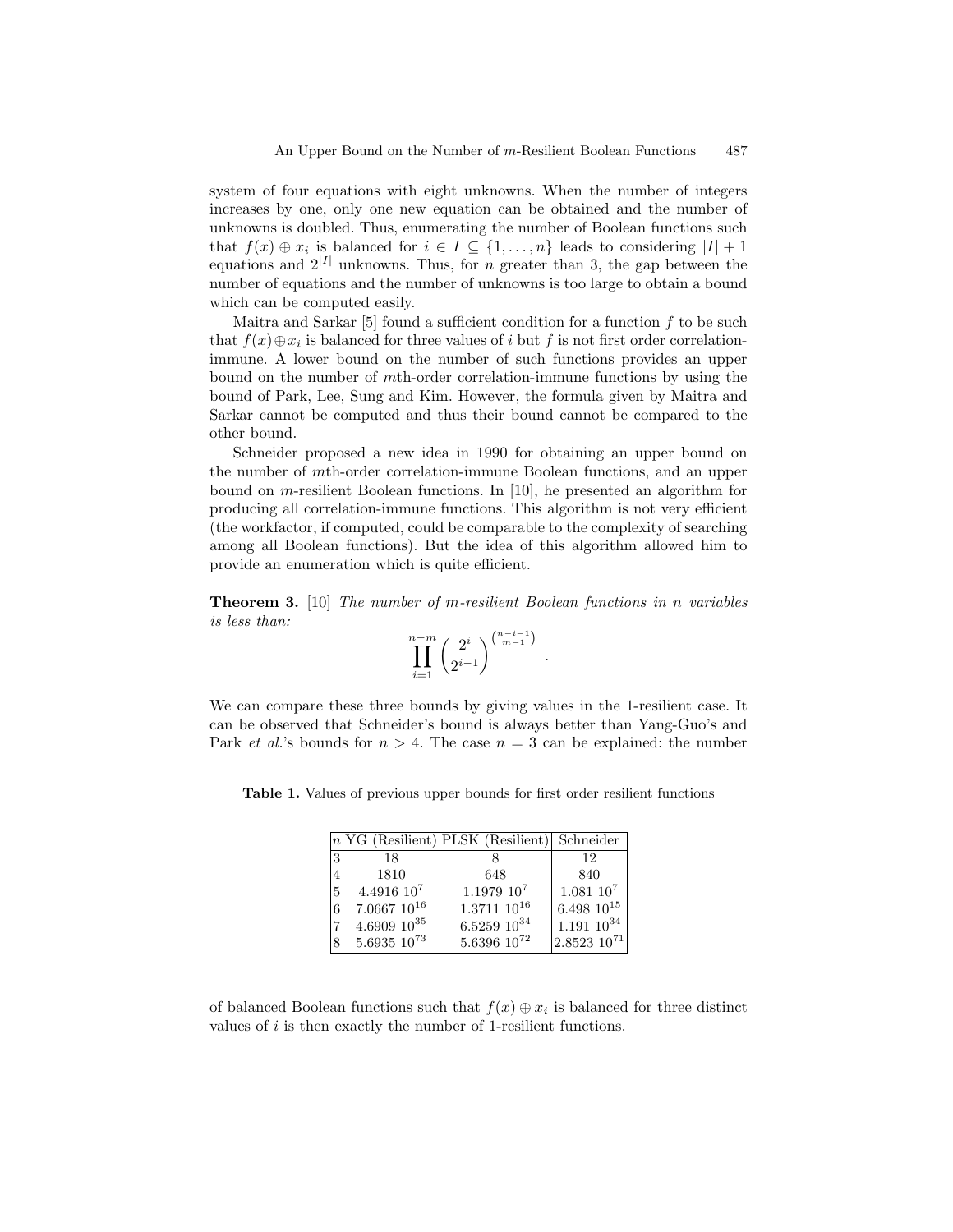Carlet and Klapper obtained two bounds on the number of m-resilient functions, one for  $2 \le m < n/2$  and the other one for  $n/2 \le m < n$ . They improved upon Schneider's bound for m large.

Theorem 4. [1] The number of m-resilient Boolean functions in n variables,  $n/2 \leq m < n$ , is less than:

$$
\frac{2^{1+\sum_{i=0}^{n-m-1} \binom{n}{i}} (1+\varepsilon)}{2^{\sum_{i=0}^{n-m-1} \binom{m-1}{i}}} + 2^{\sum_{i=0}^{n-m-2} \binom{n}{i}},
$$

where  $\varepsilon = \frac{1}{2^{\Omega((2^n/n)^{1/2})}}$ .

The number of m-resilient Boolean functions in n variables,  $2 \le m < n/2$ , is less than:

$$
\frac{2^{\sum_{i=0}^{n-m-1} {n \choose i}} - 2^{\sum_{i=0}^{n-m-2} {n \choose i}}}{2^{2^{2m+1}-1}} + 2^{\sum_{i=0}^{n-m-2} {n \choose i}}.
$$

### 4 A New Bound for m-Resilient Functions

Our improvement of Schneider's bound is based on several ideas. One of them is to use more efficiently than Schneider does the bound on the degrees of mresilient Boolean functions. Recall that, thanks to Siegenthaler's theorem, we know that, for  $m < n - 1$ , the degree of an *m*-resilient function in *n* variables is less than or equal to  $n - m - 1$ .

**Lemma 1.** Let f be a Boolean function in n variables. If the algebraic degree of  $f$  is at most  $d$ , then  $f$  is completely determined by its values at the words  $u \in \mathbb{F}_2^n$  such that  $w_H(u) \leq d$ .

Proof. Consider the algebraic normal form of the function:

$$
f(x) = \bigoplus_{u \in \mathbb{F}_2^n} g(u)x^u,
$$

where g is the Möbius transform of f. For every word u such that  $d < w_H(u) \leq n$ , the coefficient  $g(u)$  is equal to zero, and thus:

$$
f(x) = \bigoplus_{u \in \mathbb{F}_2^n | w_H(u) \le d} g(u) x^u
$$
  
= 
$$
\bigoplus_{u \in \mathbb{F}_2^n | w_H(u) \le d, u \le x} g(u)
$$
  
= 
$$
\bigoplus_{u \in \mathbb{F}_2^n | w_H(u) \le d, u \le x} \left( \bigoplus_{v \in \mathbb{F}_2^n | v \le u} f(v) \right) .
$$

Every v such that  $v \preceq u$  where  $w_H(u) \leq d$  has weight at most d.  $\square$ 

The number of Boolean functions of degrees less than  $n - m - 1$  being negligible in comparison with Schneider's bound, we shall bound the number of m-resilient functions of degree exactly  $n-m-1$  and add the number of Boolean functions of degrees less than  $n-m-1$ . To this aim, we shall use a lemma which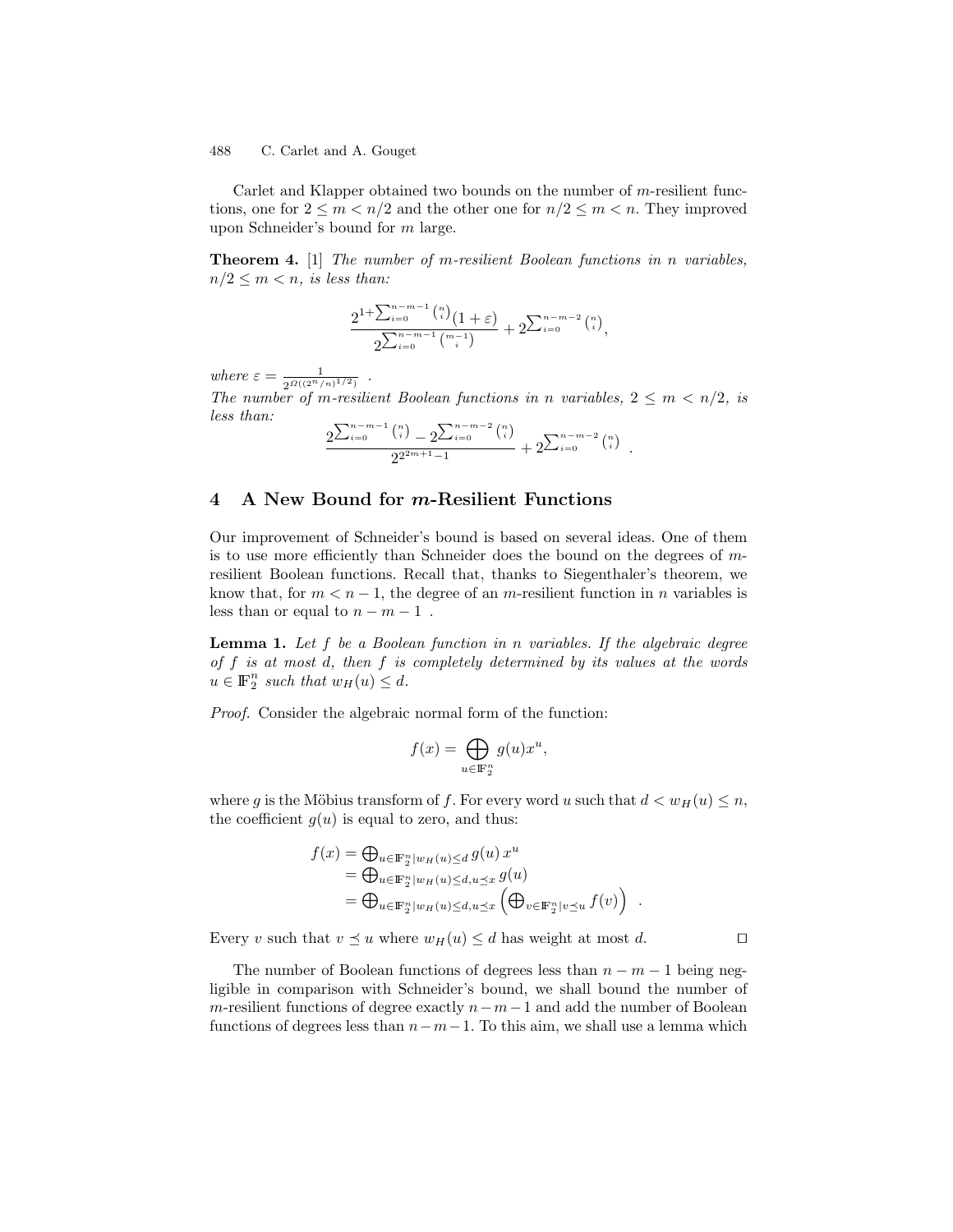was first proved in [1]. But we shall need a slightly different statement of this lemma, with extra precisions that will be useful in our context. For this reason, we give a proof of the lemma. We first introduce a notation:

Let u and v be two vectors in  $\mathbb{F}_2^n$ ; we denote by  $v \wedge u$  the vector such that, for every index  $i, (v \wedge u)_i = v_i u_i = \min(v_i, u_i), i.e.,$  and by  $v \vee u$  the vector such that, for every index  $i, (v \vee u)_i = \max(v_i, u_i)$  (these two operations are called bitwise-AND and bitwise-OR).

**Lemma 2.** [1] Let  $f(x) = \bigoplus_{u \in \mathbb{F}_2^n} a_u x^u$  be an m-resilient Boolean function in n variables of degree  $n-m-1 \geq 2$  with  $m \geq 2$  and let  $\bigoplus_{u \in \mathbb{F}_2^n} b_u x^u$  be the ANF of the function  $f(x) \oplus x_1 \oplus \cdots \oplus x_n$  (i.e.  $b_u = a_u$  if  $w_H(u) > 1$  or if  $u = 0$  and  $b_u = a_u \oplus 1$  if  $w_H(u) = 1$ ). If u is a word in  $\mathbb{F}_2^n$  of weight  $n - m - 1$  such that  $a_u = 1$  (i.e.  $b_u = 1$ ) then for all non-zero v in  $\mathbb{F}_2^n$  such that  $v \wedge u = 0$ , we have:

$$
b_v = \bigoplus_{\substack{s \lor t = u \lor v \\ s \land u \neq 0}} b_s b_t .
$$
  

$$
\downarrow_{\land u \neq 0}
$$

*Proof.* We know (cf. [1]) that for every word x such that  $w_H(x) \geq n-m$ , we have that  ${s,t}$ } |s∨t=x  $\bigoplus$   $b_s$   $b_t = 0$ . We apply this to  $x = v \vee u$ . In the corresponding

relation, the coefficient  $b_v$  appears with a non-zero coefficient only in the term  $b_u b_v$  since if  $b_{u'} b_v$  appears, then  $u' \vee v = x$ , so  $u \preceq u'$ . We deduce:

$$
b_v = \bigoplus_{\substack{s \vee t = u \vee v \\ s, t \neq v}} b_s b_t .
$$

According to Siegenthaler's inequality, the double condition that  $s \vee t = u \vee v$ and  $s, t \neq v$  implies, if  $b_s \neq 0$  and  $b_t \neq 0$ , that  $s \wedge u \neq 0$  and  $t \wedge u \neq 0$  since u has weight  $n - m - 1$ .

**Theorem 5.** Let n and m be two positive integers such that  $\frac{n}{2} - 1 \le m < n - 2$ . The number of m-resilient functions of degree  $n - m - 1$  in n variables is lower than:

$$
\frac{\binom{n}{n-m-1}}{2\binom{m+1}{n-m-1}+1}\prod_{i=1}^{n-m}\binom{2^i}{2^{i-1}}^{\binom{n-i-1}{m-1}}
$$

.

.

Thus, the number of m-resilient functions in n variables is lower than:

$$
2^{\sum_{i=0}^{n-m-2} {n \choose i}} + \frac{{n \choose n-m-1}}{2^{{n-m \choose n-m-1}+1}} \prod_{i=1}^{n-m} {2^i \choose 2^{i-1}}^{n-i-1 \choose m-1}
$$

The principle of the proof is to bound the number of different truth-tables of m-resilient functions of maximum degree  $(d = n - m - 1)$  by using the fact that some of their successive restrictions are balanced. The bound is then obtained by adding the number of Boolean functions of degrees at most  $n - m - 2$  (which is negligible).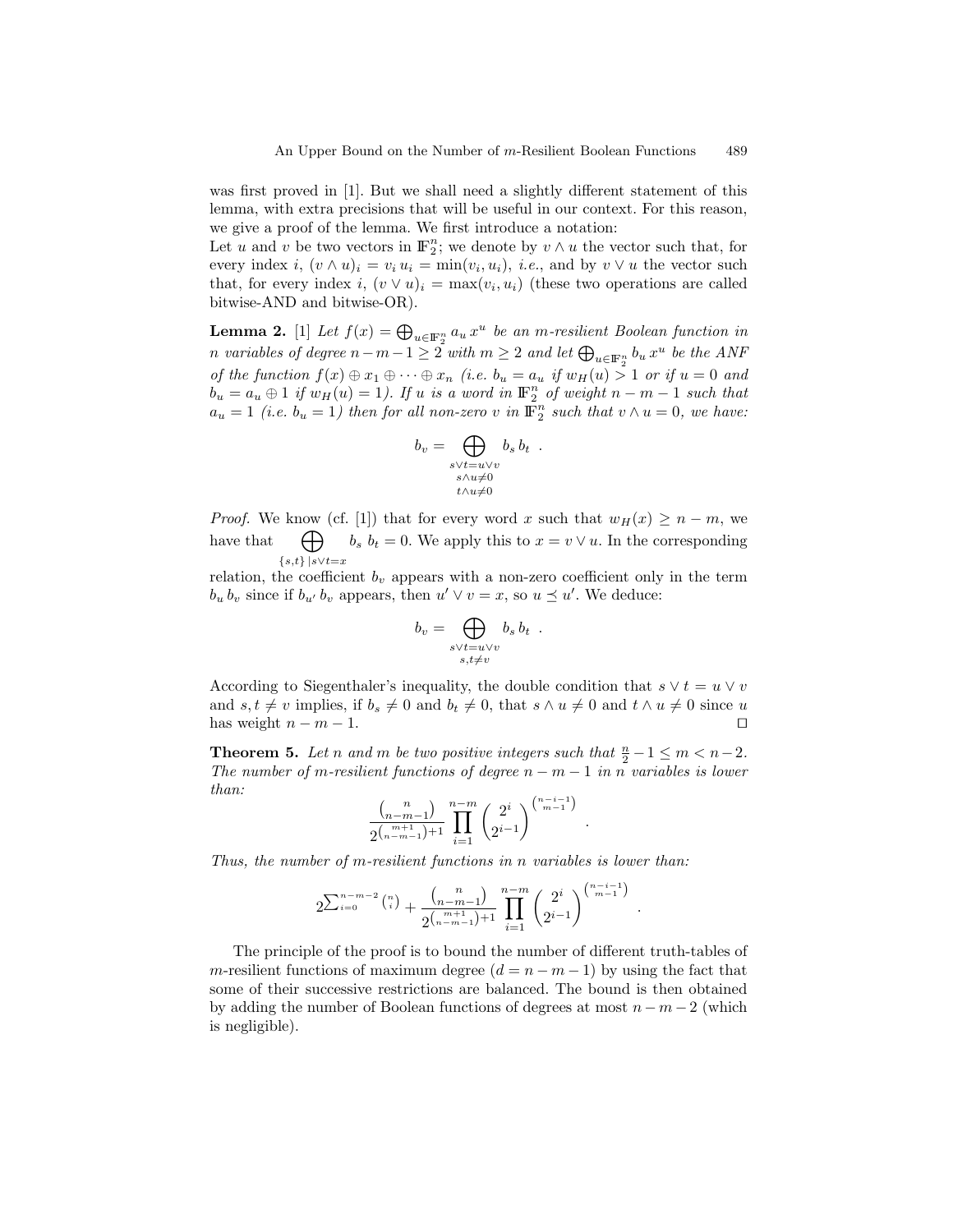Proof. According to Siegenthaler's Theorem on the degrees of resilient functions and according to Lemma 1, we only need, when evaluating the number of possible truth tables of  $f$  (that is the number of choices of the values of  $f$  at words  $u \in \mathbb{F}_2^n$ ) to consider the words u such that  $0 \le w_H(u) \le n - m - 1$ . In order to bound the number of m-resilient functions of degree exactly  $n - m - 1$ , we first bound the number of  $m$ -resilient functions whose ANF contains the monomial  $x_1 \ldots x_{n-m-1}$ . We proceed by induction.

• step 1: Every *m*-resilient Boolean function  $f$  is such that the restricted function  $f(x_1, \ldots, x_{n-m}, 0, \ldots, 0)$  is balanced, *i.e.*, has weight  $2^{n-m-1}$ . Since the monomial  $x_1 \ldots x_{n-m-1}$  appears in the ANF of the function, the number of words of the support which are less than  $u = 1^{n-m-1}0^{m+1}$  for the partial order is odd. Consequently, there are

$$
\sum_{i \text{ odd}} {2^{n-m-1} \choose i} {2^{n-m-1} \choose 2^{n-m-1} - i} = \frac{1}{2} {2^{n-m} \choose 2^{n-m-1}}
$$

different choices for the restriction of the truth-table of f at words of  $\{0,1\}^{n-m}$  ×  ${0}^m$ .

• step 2: We now consider the restrictions of f in which the  $(n - m)$ th variable is fixed to zero. For the values of the variables  $x_{n-m+1}, \ldots, x_n$ , we fix  $m-1$ variables among  $m$  to zero (there are  $m$  possible different choices), and the last free one is fixed to 1 because the cases where it is fixed to 0 have already been considered at the previous step. Indeed every word  $v$  lower (for the partial order  $\preceq$ ) than the word  $u = 1^{n-m}0^m$  has been considered at the first step and, a fortiori, every word lower than  $u' = 1^{n-m-1}0^{m+1}$  has already been considered. Thus only the words in  $\{u \in \mathbb{F}_2^n | u = (u_1, \ldots, u_{n-m-1}, 0 \ldots, 0, 1, 0, \ldots, 0)\}\$  will be given a value by  $f$  at this step. We do not know how many words in this set must be in the support of the considered functions since we do not know how many words in the set  $\{u \in \mathbb{F}_2^n | u = (u_1, \ldots, u_{n-m-1}, 0, \ldots, 0)\}$  are already in the support. But if this latter number is  $i$ , then the former one must be  $j = 2^{n-m-1} - i$ . And we know that for every j we have:

$$
\binom{2^{n-m-1}}{j} \le \binom{2^{n-m-1}}{2^{n-m-2}}.
$$

We can bound the number of choices for one such restriction by  $\binom{2^{n-m-1}}{2^{n-m-2}}$  $\binom{2^{n-m-1}}{2^{n-m-2}}$ , and since the number of such restrictions is m, the number of choices  $\frac{2^{n-m-1}}{2^{n-m-2}}$  $\binom{2^{n-m-1}}{2^{n-m-2}}$  is raised to the mth power. At the end of this step, we have considered all the words in  $\mathbb{F}_2^n$  such that  $0 \leq w_H(x_{n-m}, x_{n-m+1}, \ldots, x_n) \leq 1$ .

• step p: Assume we have already chosen the values on the words  $x$  such that  $0 \leq w_H(x_{n-m-p+3},...,x_n) \leq p-2$ .

We now consider the restrictions such that  $x_{n-m-p+2} = 0$ , and  $m-1$  variables among  $m+p-2$  are fixed to 0; the remaining free variables are fixed to 1 because the other cases have already been considered in the previous steps. Thus there are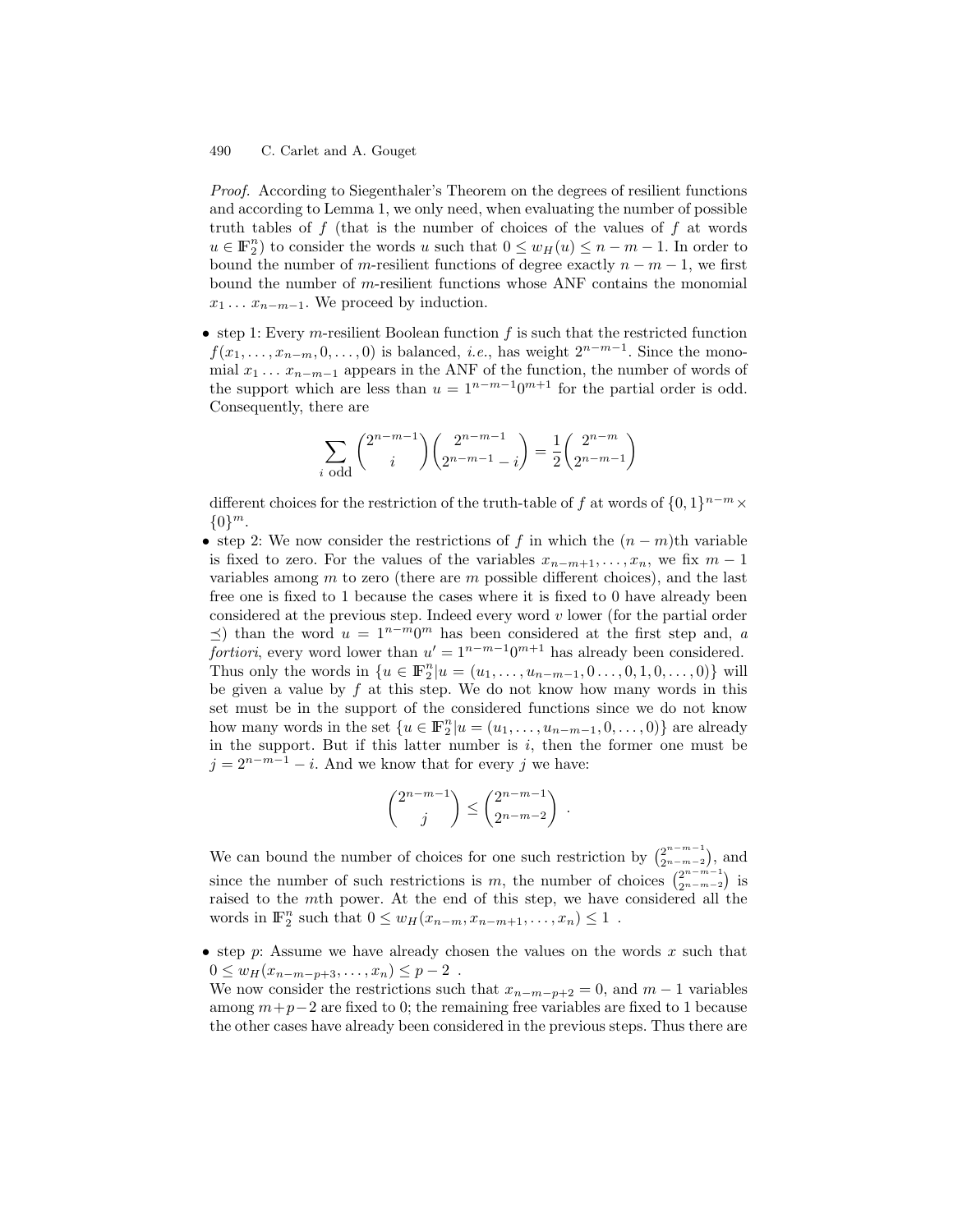$\binom{m+p-2}{m-1}$  such restrictions. For each restriction, we do not know exactly how many words should be in the support, but this number can be bounded by the maximum possible number of choices, *i.e.*,  $\binom{2^{n-m-p+1}}{2^{n-m-p}}$  $\binom{n-m-p+1}{2n-m-p}$ . Since there are  $\binom{m+p-2}{m-1}$  such restrictions, the number of choices  $\binom{2^{n-m-p+1}}{2^{n-m-p}}$  $\binom{n-m-p+1}{2n-m-p}$  is raised to the power  $\binom{m+p-2}{m-1}$ . We show now that, at the end of this step, we have considered all the words  $x$  such that  $0 \leq w_H(x_{n-m-p+2},...,x_n) \leq p-1$ : if  $w_H(x_{n-m-p+2},...,x_n) \leq p-2$  or if  $w_H(x_{n-m-p+2},...,x_n) = p-1$  and  $x_{n-m-p+2} = 1$ , then x has been considered before step p (by induction hypothesis); and if  $w_H(x_{n-m-p+2}, \ldots, x_n) = p-1$ and  $x_{n-m-p+2} = 0$ , then it has been considered at step p.

• step  $n - m$ : According to the property proved above, all the words such that  $w_H(x_3, \ldots, x_n) \leq n - m - 2$  have been considered at the end of step  $n - m - 1$ . Thus, only the words of weight  $n - m - 1$  and such that  $x_1 = x_2 = 0$  have still to be given a value by f. We first choose a value  $f(x)$  for every word  $x =$  $(0, 0, x_3, \ldots, x_n)$  of weight  $n-m-1$  such that  $x \wedge u \neq 0$ , where  $u = 1^{n-m-1}0^{m+1}$ . The number of such choices equals  $2^{n-2 \choose n-m-1} - {m+1 \choose n-m-1}$ . We apply now Lemma 2 to any word v of weight  $n-m-1$  and such that  $v \wedge u = 0$ . We deduce the value of  $b_v$  and thus of  $a_v$ . Indeed, according to relation (1), the values of all the bits  $b_s$ ,  $b_t$  such that  $s \vee t = u \vee v$  and  $s \wedge u \neq 0$ ,  $t \wedge u \neq 0$  can be deduced from the values of  $f(x)$  already chosen since  $x \leq s$  implies that either  $w_H(x) < n-m-1$ or  $x \wedge u \neq 0$ . The knowledge of  $b_v$  implies that of  $f(v)$  because all the values  $f(x)$  such that  $x \prec v$  have been already chosen, and according to relation (1).

We have now proved that the number of m-resilient functions  $f$  of degree  $n-m-1$  and whose ANF contains the monomial  $x_1 \ldots x_{n-m-1}$  is upper bounded by:

$$
\frac{1}{2^{{m+1 \choose n-m-1}+1}}\prod_{i=1}^{n-m}\binom{2^{i}}{2^{i-1}}^{n-i-1 \choose m-1}
$$

.

This number does not change if we replace the monomial  $x_1 \ldots x_{n-m-1}$  by any other monomial  $\mu$  of same degree (since the notion of resiliency is invariant under the permutation of the coordinates of  $x$ ). Any m-resilient function of degree  $n-m-1$  belonging to  $\bigcup_{\mu} S_{\mu}$ , where  $S_{\mu}$  is the set of all m-resilient functions of degree  $n - m - 1$  whose ANF contains  $\mu$ , we obtain a bound on the number of m-resilient functions of degree  $n - m - 1$  by multiplying the number above by the number of these monomials, *i.e.*,  $\binom{n}{n-m-1}$ . Our bound on the number of all m-resilient functions is then obtained by adding the number of Boolean functions of degrees at most  $n - m - 2$ .

We now give tables of values permitting to compare the bounds. We give in the first table the values of the new bound for  $\lceil \frac{n}{2} \rceil \leq m \leq \lceil \frac{n}{2} \rceil + 5$ . In the next table, we compare Schneider's bound and the new bound (which improves upon it for  $m \geq \lceil \frac{n}{2} \rceil$ ). In the last table of values, we compare Carlet-Klapper's bound and the new one.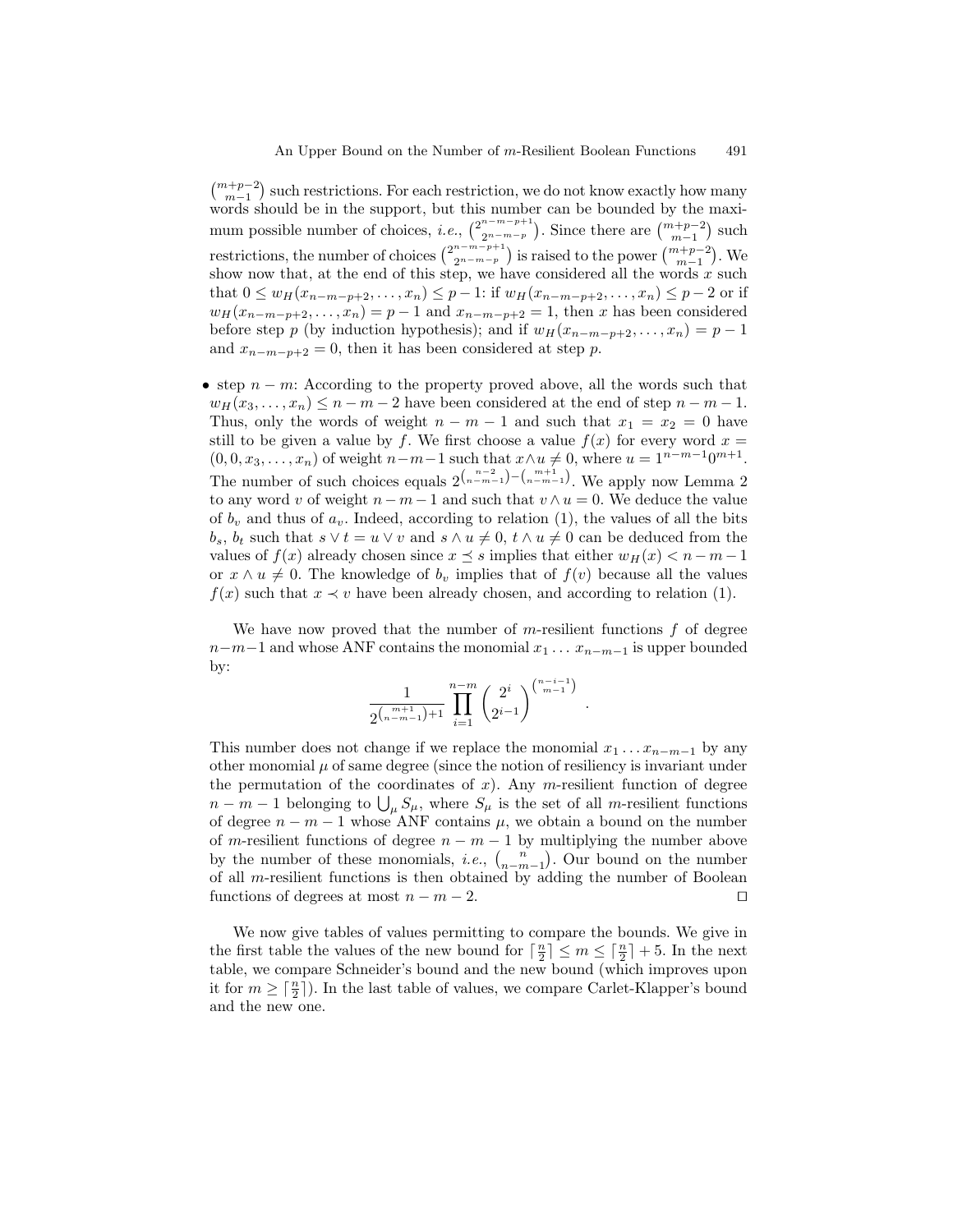| $n \backslash m$ | $\frac{n}{2}$                                                                                         | $\frac{n}{2}$ + 1     | $\frac{n}{2}$ + 2    | $\frac{n}{2}$ + 3                                                    | $\left\lfloor \frac{n}{2} \right\rfloor + 4$ | $\frac{n}{2}$ + 5   |
|------------------|-------------------------------------------------------------------------------------------------------|-----------------------|----------------------|----------------------------------------------------------------------|----------------------------------------------|---------------------|
| 6                | $1.1 \overline{10^5}$                                                                                 | 11                    |                      |                                                                      |                                              |                     |
| 7                | $9.5\;10^5$                                                                                           | 12                    |                      |                                                                      |                                              |                     |
| 8                | $5.36\ 10^{23}$                                                                                       | $7.6 10^6$            | 14                   |                                                                      |                                              |                     |
| 9                | $1.4~10^{31}$                                                                                         | $5.9\;10^7$           | 15                   |                                                                      |                                              |                     |
| 10               | $6.5\,\,10^{102}$                                                                                     | $4.2 \; 10^{39}$      | $4.4~10^8$           | 17                                                                   |                                              |                     |
| 11               | $2.3 \,\, 10^{145}$                                                                                   | $1.4~10^{49}$         | $3.2~10^9$           | 18                                                                   |                                              |                     |
| 12               | $5.6\ 10^{430}$                                                                                       | $1.3 \,\, 10^{199}$   | $5.8\ 10^{59}$       | $2.3\ 10^{10}$                                                       | 20                                           |                     |
| 13               | $1.6~10^{638}$                                                                                        | $2.6~10^{265}$        | $2.7~10^{71}$        | $1.6 10^{11}$                                                        | 21                                           |                     |
| 14               | $1.3 \,\, 10^{1776}$                                                                                  | $1.3 \,\, 10^{918}$   | $4.8 \; 10^{345}$    | $1.5~10^{84}$                                                        | $1.2 \; 10^{12}$                             | 23                  |
| 15               | $3.4 \,\, 10^{2712}$                                                                                  | $3.7~10^{1286}$       | $1.9~10^{441}$       | $9.7~10^{97}$                                                        | $8.0 \; 10^{12}$                             | 47                  |
| 16               | $3.8\ 10^{7264}$                                                                                      | $1.2 \,\, 10^{4034}$  | $2.0\ 10^{1761}$     | $3.9~10^{553}$                                                       | $7.5 \,\, 10^{112}$                          | $5.5 \,\, 10^{13}$  |
| 17               | $1.6 \,\, 10^{11333}$                                                                                 | $2.7~10^{5855}$       | $5.7~10^{2361}$      | $1.0~10^{684}$                                                       | $6.8~10^{128}$                               | $3.7~10^{14}$       |
| 18               | $7.6 \,\, 10^{29577}$                                                                                 | $8.2~10^{17260}$      | $1.6 \,\, 10^{8313}$ | $1.1~10^{3109}$                                                      | $7.8~10^{833}$                               | $7.3 \,\, 10^{145}$ |
| 19               | $1.1~10^{46898}$                                                                                      | $2.8\ 10^{25709}$     | $6.510^{11567}$      | $9.8~10^{4025}$                                                      | 4.4 $10^{1004}$                              | $9.4~10^{163}$      |
| 20               | 7.8 $10^{120074}$                                                                                     | $2.4 \,\, 10^{72742}$ |                      | $5.3 \; 10^{37511}$ 2.7 $10^{15805}$ 1.1 $10^{5137}$ 4.3 $10^{1197}$ |                                              |                     |
| 21               | 1.2 $10^{192912}$ 7.7 $10^{110527}$ 3.0 $10^{53700}$ 1.2 $10^{21240}$ 2.5 $10^{6468}$ 1.8 $10^{1414}$ |                       |                      |                                                                      |                                              |                     |

Table 2. New bound on the number of  $m$ -resilient functions

Table 3. (Schneider's bound/new bound) for m-resilient functions

| $n\backslash m$ | $\frac{n}{2}$   | $\frac{n}{2}$ + 1                   | $\frac{n}{2}$ + 2                                                            | $\left\lfloor \frac{n}{2} \right\rfloor + 3$ | $\frac{n}{2}$ + 4   | $\left\lfloor \frac{n}{2} \right\rfloor + 5$ |
|-----------------|-----------------|-------------------------------------|------------------------------------------------------------------------------|----------------------------------------------|---------------------|----------------------------------------------|
| 6               | 8.5             | 8.7                                 |                                                                              |                                              |                     |                                              |
| $\overline{7}$  | $9.8\;10^{1}$   | $1.5\;10^{1}$                       |                                                                              |                                              |                     |                                              |
| 8               | $3.7~10^1$      | $2.3\;10^3$                         | 2.710 <sup>1</sup>                                                           |                                              |                     |                                              |
| 9               | $2.5\;10^4$     | $1.2~10^5$                          | 5.0 10 <sup>1</sup>                                                          |                                              |                     |                                              |
| 10              | $3.1~10^2$      | $5.7~10^8$                          | $1.2~10^7$                                                                   | 9.0 10 <sup>1</sup>                          |                     |                                              |
| 11              | $2.1~10^8$      | $8.7 \,\, 10^{14}$                  | $2.5~10^9$                                                                   | $1.7~10^2$                                   |                     |                                              |
| 12              | $5.3\;10^3$     | $4.8 \,\, 10^{18}$                  | $1.8 \,\, 10^{23}$                                                           | $1.1~10^{12}$                                | $3.1 \; 10^2$       |                                              |
| 13              | $1.1 \ 10^{14}$ | $2.4 \,\, 10^{35}$                  | $9.3\ 10^{33}$                                                               | $9.2~10^{14}$                                | $5.710^2$           |                                              |
| 14              | $1.8~10^5$      | $8.5 \,\, 10^{34}$                  | $3.3\ 10^{60}$                                                               | $2.6\ 10^{47}$                               | $1.6~10^{18}$       | $1.1~10^3$                                   |
| 15              | 7.7 $10^{21}$   | $4.8 \,\, 10^{72}$                  | $3.2~10^{96}$                                                                | $7.4~10^{63}$                                | $5.7 \,\, 10^{21}$  | $2.0\;10^3$                                  |
| 16              |                 | $1.2~10^7$ 4.1 $10^{59}$            | $5.4 \,\, 10^{135}$                                                          | $1.1 \,\, 10^{146}$                          | $4.4~10^{83}$       | $4.1\ 10^{25}$                               |
| 17              |                 | $1.3 \; 10^{32} \; 1.9 \; 10^{135}$ | $8.4 \,\, 10^{234}$                                                          | $1.4 \,\, 10^{212}$                          | $1.1~10^{107}$      | $6.0\ 10^{29}$                               |
| 18              |                 | $1.6~10^9$ 1.4 $10^{95}$            | $1.5 \,\, 10^{274}$                                                          | $6.2 \,\, 10^{383}$                          | $1.4 \,\, 10^{298}$ | $2.3~10^{134}$                               |
| 19              |                 | $1.2 \times 10^{45}$ 1.0 $10^{234}$ | $2.7~10^{512}$                                                               | $7.9~10^{598}$                               | $4.2 \,\, 10^{407}$ | $7.8~10^{165}$                               |
| 20              |                 | 4.3 $10^{11}$ 1.6 $10^{144}$        | $9.5 \,\, 10^{511}$                                                          | $5.1~10^{899}$                               | $1.3~10^{900}$      | $3.1~10^{544}$                               |
| 21              |                 |                                     | 1.1 $10^{61}$ 2.6 $10^{382}$ 2.3 $10^{1028}$ 1.7 $10^{1503}$ 7.8 $10^{1310}$ |                                              |                     | $9.4~10^{712}$                               |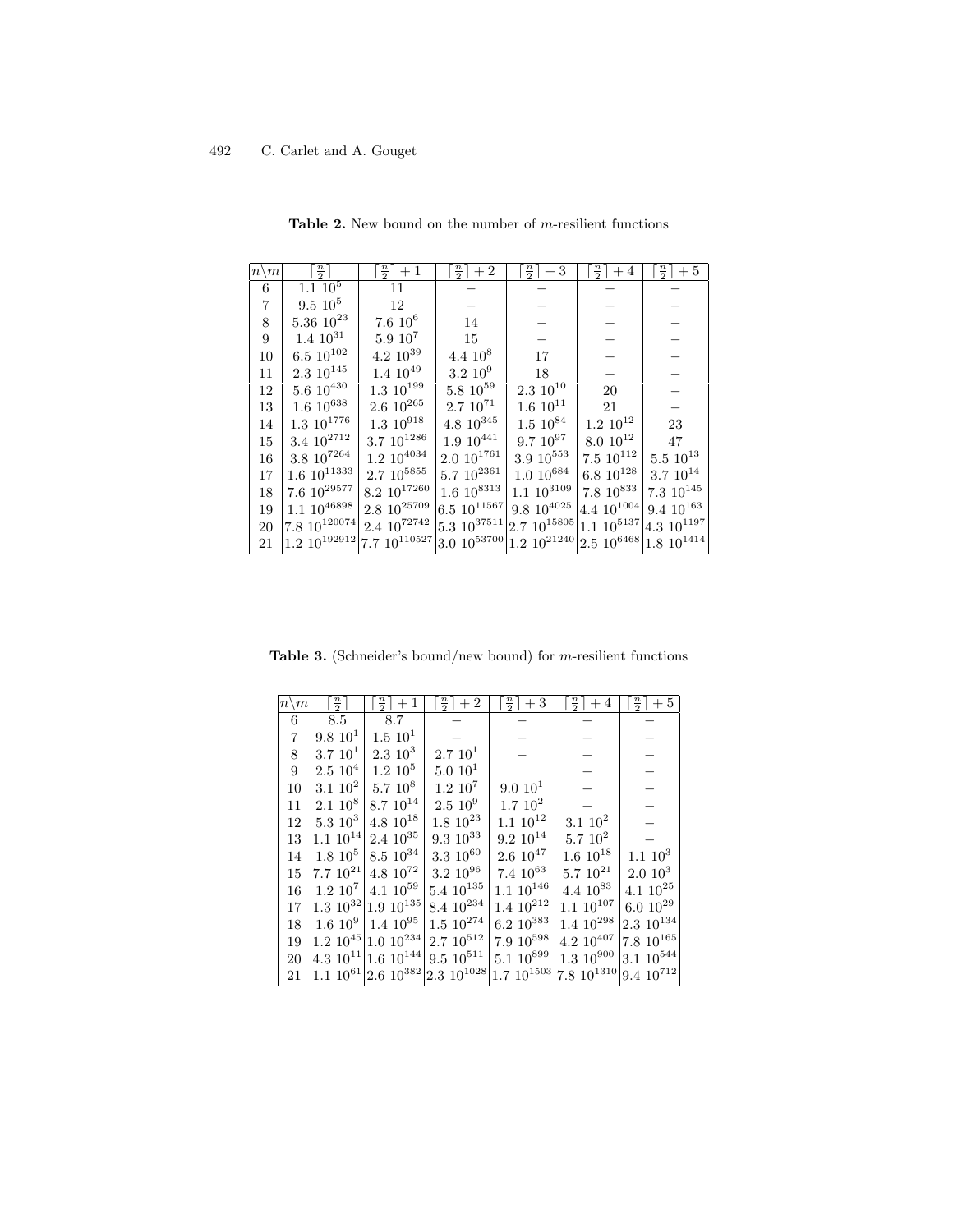$n \backslash m$  $\frac{n}{2}$  $\begin{array}{c|c|c|c|c} \hline \end{array}$  $\frac{n}{2}$  + 1 |  $\frac{n}{2}$  |  $\left| +2 \right|$  |  $\left| \right|$  $\frac{n}{2}$  $+3$  $\frac{n}{2}$  $+4$  $\frac{n}{2}$  $+5$ 6  $5.5 \overline{10}$  $1.27$  | – | – | – | –  $7$   $\,$   $\,$  2.6  $10^{-2}$ 1.12 | − | − | − | − 8  $5.5 10^{-4}$ 1.2 10<sup>−</sup><sup>2</sup> 1 − − − − − 9 | 4.4 10<sup>-5</sup>  $6.7 \ 10^{-3}$  $9.0 \ 10^{-1}$  $10\,$   $\,$  3.3  $10^{-4}$  $2.4\ 10^{-6}$  $3.6\ 10^{-3}$  $8.2 \ 10^{-1}$ 11 2.0 10<sup>−</sup><sup>6</sup>  $\begin{array}{c} 9.7 \ 10^{-8} \\ 1.4 \ 10^{-9} \end{array}$  $1.9 \ 10^{-3}$  $7.6 \, 10^{-1}$  $\begin{array}{c|c|c} 12 & 7.3 & 10^{10} & 1.4 & 10^{-9} \\ \hline 13 & 4.1 & 10^{12} & 7.0 & 10^{-14} \end{array}$  $2.6\ 10^{-9}$  $1.1 \t10^{-3}$ <br>6.1 10<sup>-4</sup>  $7.0 \ 10^{-1}$  $\begin{array}{l|c|c|c|c|c|c|c|c} \hline 13 & 4.1 & 10^{12} & 7.0 & 10^{-14} & 4.7 & 10^{-11} & 6.1 & 10^{-4} \\ \hline 14 & 2.0 & 10^{99} & 4.5 & 10^{12} & 1.7 & 10^{-19} & 5.9 & 10^{-13} \\\hline \end{array}$  $\begin{array}{c} 6.5 \ 10^{-1} \\ 3.5 \ 10^{-4} \end{array}$  $\begin{array}{|c|c|c|c|c|c|}\n 14 & 2.0 & 10^{99} & 4.5 & 10^{12} & 1.7 & 10^{-19} & 5.9 & 10^{-13} & 3.5 & 10^{-4} \\
15 & 2.7 & 10^{142} & 9.1 & 10^{9} & 1.3 & 10^{-26} & 5.0 & 10^{-15} & 2.0 & 10^{-4} \\
\end{array}$  $6.1\ 10^{-1}$  $\begin{array}{c|c|c} 15 & 2.7 & 10^{142} & 9.1 & 10^{9} \\ \hline 16 & 4.2 & 10^{511} & 1.6 & 10^{194} \end{array}$  $\begin{array}{l} 1.3 \,\, 10^{-26} \, \left| \,\begin{matrix} 5.0 \,\, 10^{-15} \,\, \\ 2.4 \,\, 10^{-35} \,\, \end{matrix} \right| 2.0 \,\, 10^{-4} \, \\ 2.9 \,\, 10^{-17} \end{array} \end{array}$  $\begin{array}{c} 5.7 \ 10^{-1} \\ 1.2 \ 10^{-4} \end{array}$  $\begin{array}{l|c|c|c|c|c|c|c|c} \hline 16 & 4.2 & 10^{511} & 1.6 & 10^{194} & 2.2 & 10^3 \\ \hline 17 & 9.3 & 10^{785} & 2.3 & 10^{253} & 2.5 & 10^{-9} \\ \hline \end{array}$  $\begin{array}{c|c|c} 2.4 & 10^{-35} & 2.9 & 10^{-17} & 1.2 & 10^{-4} \\ 6.1 & 10^{-46} & 1.1 & 10^{-19} & 6.9 & 10^{-5} \end{array}$  $\begin{array}{l|c|c|c|c|c} \hline 17 & 9.3 & 10^{785} & 2.3 & 10^{253} & 2.5 & 10^{-9} \\ \hline 18 & 1.1 & 10^{2256} & 6.4 & 10^{1158} & 4.1 & 10^{317} \\ \hline \end{array}$  $\left. \begin{array}{l} 6.1 \,\, 10^{-46} \left| \begin{array}{l} 1.1 \,\, 10^{-19} \end{array} \right| \, 6.9 \,\, 10^{-5} \\ 3.9 \,\, 10^{-28} \left| \begin{array}{l} 1.4 \,\, 10^{-58} \end{array} \right| \, 2.9 \,\, 10^{-22} \end{array} \right.$  $\begin{array}{|c|c|c|c|c|c|c|c|} \hline 1.1 & 10^{2256} & 6.4 & 10^{1158} & 4.1 & 10^{317} & 3.9 & 10^{-28} & 1.4 & 10^{-58} & 2.9 & 10^{-22} \\ \hline 19 & 3.7 & 10^{3610} & 1.2 & 10^{1649} & 2.4 & 10^{383} & 1.6 & 10^{-55} & 2.2 & 10^{-73} & 5.1 & 10^{-25} \\ \hline \end{array}$  $\begin{array}{l} 19 \\ 20 \end{array} \begin{bmatrix} 3.7 \!\!&\, 10^{3610} \\ 2.3 \!\!&\, 10^{9330} \end{bmatrix} \begin{bmatrix} 1.2 \!\!&\, 10^{1649} \\ 5.9 \!\!&\, 10^{5571} \end{bmatrix} \begin{bmatrix} 2.4 \!\!&\, 10^{383} \\ 1.3 \!\!&\, 10^{2275} \end{bmatrix} \begin{bmatrix} 1.6 \!\!&\, 10^{-55} \\ 4.7 \!\!&\, 10^{445} \end{bmatrix} \$  $\begin{array}{l|l|l} 20 & 2.3 & 10^{9330} & 5.9 & 10^{5571} & 1.3 & 10^{2275} & 4.7 & 10^{445} & 2.0 & 10^{-93} & 1.5 & 10^{-90} \\ 21 & 5.4 & 10^{15353} & 2.5 & 10^{8328} & 4.1 & 10^{3053} & 8.1 & 10^{497} & 7.1 & 10^{-144} & 2.6 & 10^{-110} \end{array}$  $\begin{array}{l|l|l} 21 & \left[ 5.4 & 10^{15353} \right] \end{array} \begin{array}{l} 2.5 & 10^{8328} \left[ 4.1 & 10^{3053} \right] \begin{array}{l} 8.1 & 10^{497} \end{array} \begin{array}{l} 7.1 & 10^{-144} \end{array} \begin{array}{l} 2.6 & 10^{-110} \end{array} \\ 2.2 & 3.7 & 10^{37456} \end{array} \begin{array}{l} 1.5 & 10^{24442} \end{array} \begin{array}{l} 5.$  $22\left|3.7\ 10^{37456}\right|1.5\ 10^{24442}\left|5.2\ 10^{12102}\right|2.0\ 10^{3998}\right.$ 

Table 4. (Carlet-Klapper's bound/new bound) for m-resilient functions

*Remark 1.* A slight improvement of our bound is possible: let  $k$  be a positive integer; the number of Boolean functions of degree at most  $n - m - 1$  and whose ANF contains at most  $k-1$  monomials of degree  $n-m-1$  equals  $2^{\sum_{i=0}^{n-m-2} {n \choose i} \left(\sum_{j=0}^{k-1} {n-m-1 \choose j}\right)}$ . We deduce that the number of m-resilient functions in  $n$  variables is lower than:

$$
2^{\sum_{i=0}^{n-m-2} {n \choose i}} \left( \sum_{j=0}^{k-1} \binom{n}{n-m-1} \right) + \frac{\binom{n}{n-m-1}}{k \, 2^{\binom{m+1}{n-m-1}+1}} \prod_{i=1}^{n-m} \binom{2^i}{2^{i-1}}^{\binom{n-i-1}{m-1}}
$$

We have checked that for almost every n, some values of  $k \leq {n \choose n-m-1}$  permit to improve upon our bound.

### 5 Conclusion

We have obtained for  $m \geq \frac{n}{2}$  an improvement of Schneider's bound on the number of m-resilient functions in n variables. The tables computed show that our bound also partially improves upon Carlet-Klapper's bound. Notice that the values of  $m$  for which this happens in the tables are those among which the best satisfactory tradeoffs between resiliency order, nonlinearity (limited by Sarkar-Maitra's bound [9]) and degree (limited by Siegenthaler's bound) can be obtained (since none of these parameters must be small). Moreover, we can conjecture that, asymptotically, the new bound improves upon Carlet-Klapper's bound when  $m-n/2$  is fixed and n tends to infinity (recall that Carlet-Klapper's bound improves upon Schneider's one when  $n-m$  is fixed and n tends to infinity).

.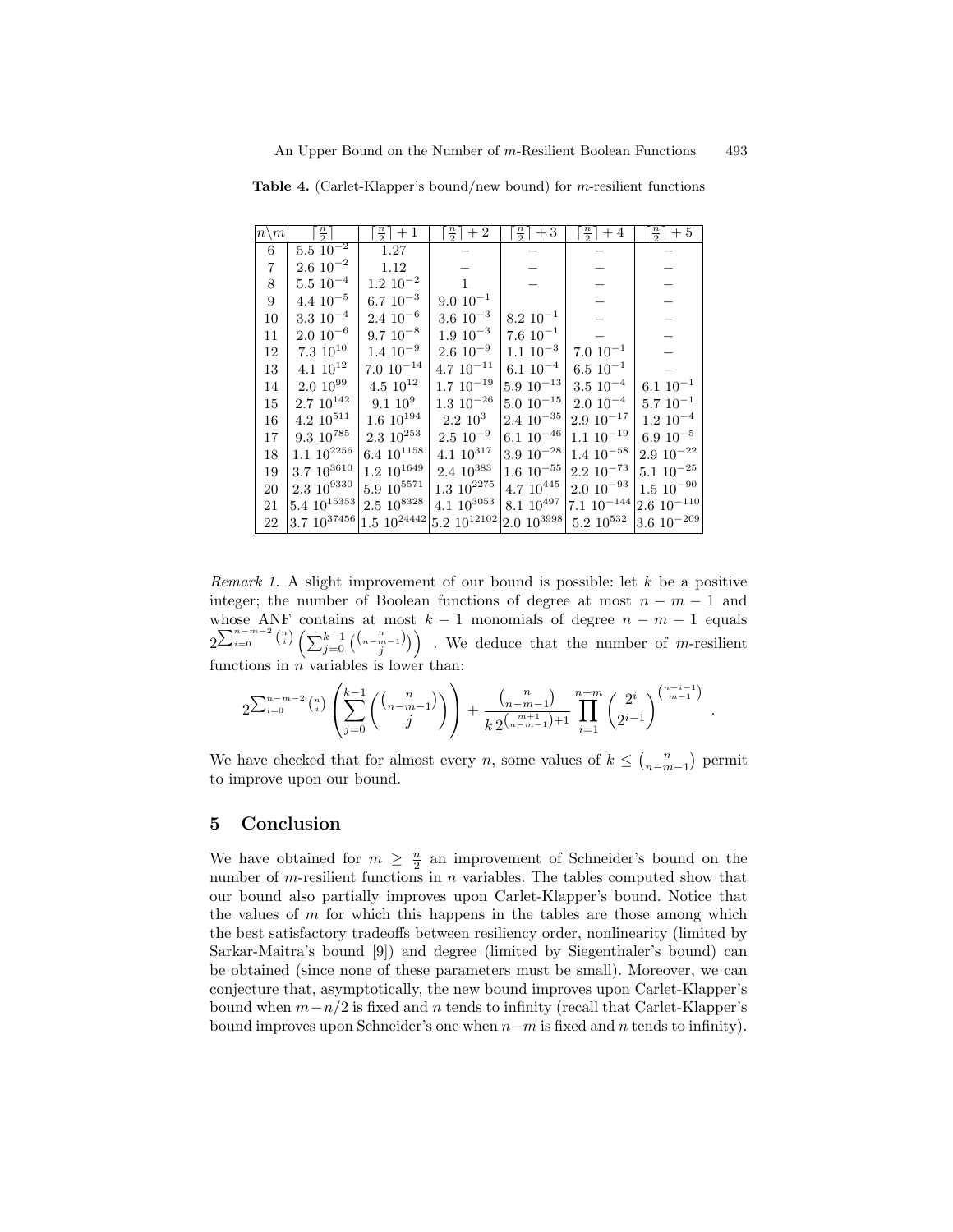### References

- 1. Carlet, C., Klapper, A.: Upper bounds on the number of resilient functions and of bent functions. Proceedings of 23rd Symposium on Information Theory in the Benelux (2002)
- 2. Chor, B., Goldreich, O., Hastad, J., Rudich, S., Smolensky, R.: The bit extraction problem or t-resilient functions. In 26th IEEE Symposium on Foundations of Computer Science (1985) 396–407
- 3. Denisov, O.: An asymptotic formula for the number of correlation-immune of order k Boolean functions. Discrete Mathematics and Applications 2 (4) (1992) 407–426
- 4. Guo-Zhen, X., Massey, J. L.: A spectral characterization of correlation-immune combining functions. IEEE Transaction on Information Theory 34 (3) (1988) 569–571
- 5. Maitra, S., Sarkar, P.: Enumeration of correlation-immune Boolean functions. ACISP (1999) 12–25
- 6. Massey, J. L.: Shift-register synthesis and BCH decoding. IEEE Transactions on Information Theory 15 (1969) 122–127
- 7. Mitchell, C. J.: Enumerating Boolean functions of cryptographic signifiance. Journal of Cryptology 2 (3) (1990) 155–170
- 8. Park, S. M., Lee, S., Sung, S. H., Kim, K.: Improving bounds for the number of correlation-immune Boolean functions. Information Processing Letters 61 (1997) 209–212
- 9. Sarkar, P., Maitra, S.: Nonlinearity bounds and constructions of resilient Boolean functions. Crypto 2000 (2000) 515–532
- 10. Schneider, M.: A note on the construction and upper bounds of correlationimmune functions. 6th IMA Conference (1997) 295–306
- 11. Siegenthaler, T.: Correlation-immunity of nonlinear combining functions for cryptographic applications. IEEE Transactions on Information Theory 30 (5) (1984) 776–780
- 12. Siegenthaler, T.: Decrypting a class of stream cipher using ciphertext only. IEEE Transactions on Computers  $34(1)$  (1985) 81–85
- 13. Vernam, G.: Cipher printing telegraph systems for secret wire and radio telegraphic communication. Journal of the American Institute of Electrical Engineers 45 (1926) 109–115
- 14. Yang, Y. X., Guo, B.: Further enumerating Boolean functions of cryptographic signifiance. Journal of Cryptology  $8(3)(1995)$  115–122

### A Proof of Proposition 2

We prove that the number of 1-resilient functions in  $n$  variables is less than  $\sum_{k=0}^{2^{n-2}} {2^{n-2} \choose a}$  $\binom{a-2}{a}$ <sup>4</sup>.

Every Boolean function  $f$  in  $n$  variables can be considered as the concatenation of four Boolean functions in  $n-2$  variables,  $f = f_1 f_2 f_3 f_4$ . The ANF of the function is

$$
f = (1 - x_n)(1 - x_{n-1})f_1 \oplus (1 - x_n)x_{n-1}f_2 \oplus x_n(1 - x_{n-1})f_3 \oplus x_nx_{n-1}f_4.
$$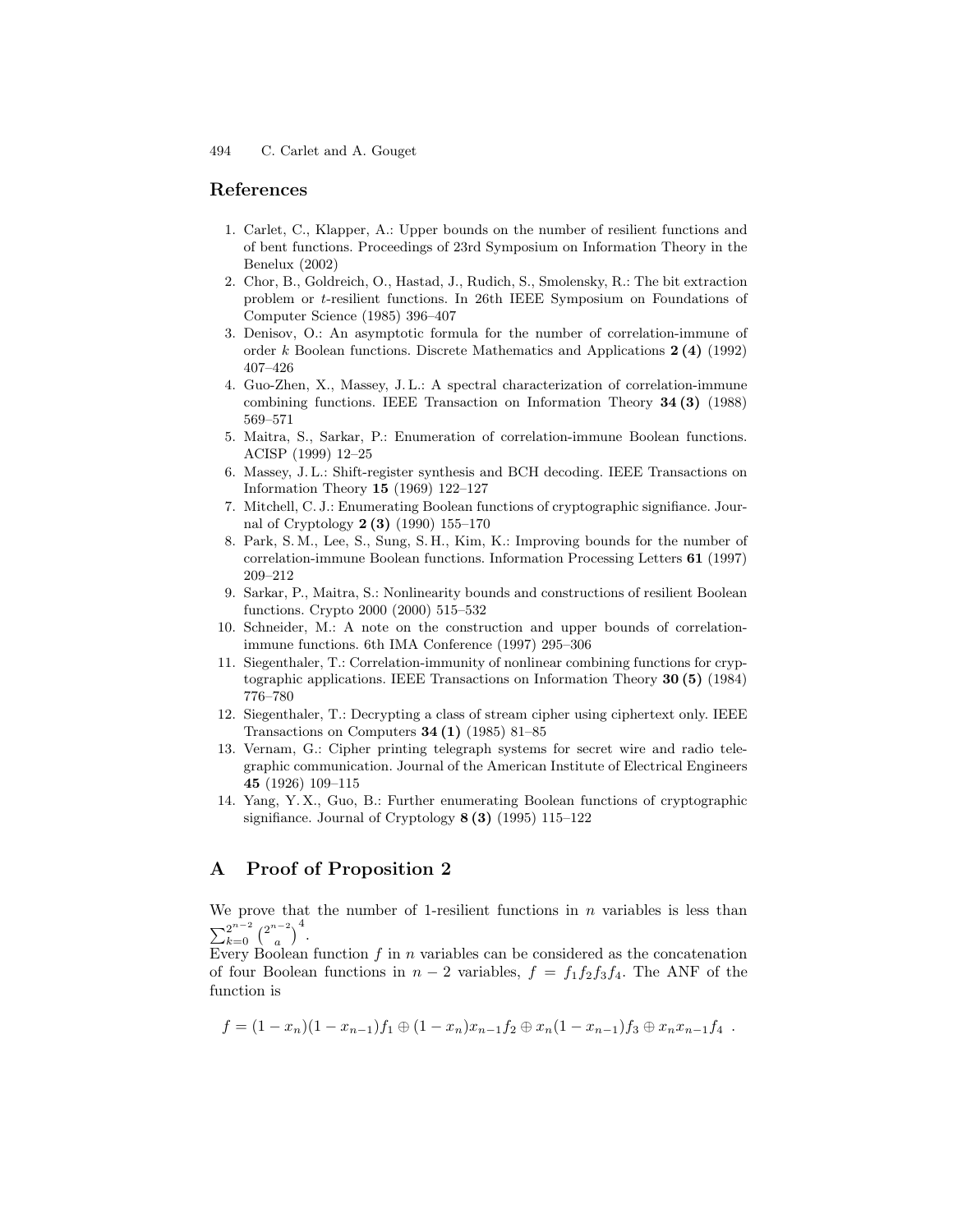We have:

$$
w_H(f) = 2^{n-1} \Leftrightarrow w_H(f_1) + w_H(f_2) + w_H(f_3) + w_H(f_4) = 2^{n-1} \tag{2}
$$

$$
w_H(f_{|x_n=0}) = 2^{n-2} \Leftrightarrow w_H(f_1) + w_H(f_2) = 2^{n-2}
$$
\n(3)

$$
w_H(f_{|x_{n-1}=0}) = 2^{n-2} \Leftrightarrow w_H(f_1) + w_H(f_3) = 2^{n-2}
$$
\n(4)

Thus,

$$
(3), (4) \Rightarrow w_H(f_2) = w_H(f_3) \tag{5}
$$

$$
(2), (3), (5) \Rightarrow w_H(f_1) = w_H(f_4) \tag{6}
$$

The bound of Proposition 2 is then a direct consequence of equations (3), (5) and (6). Indeed, we can deduce:

$$
\sum_{w_H(f_1)=0}^{2^{n-2}} \binom{2^{n-2}}{w_H(f_1)}^2 \binom{2^{n-2}}{2^{n-2}-w_H(f_1)}^2.
$$

## B Park, Lee Sung and Kim's bound in the case of first order resilient Boolean function

Proposition 3. Let n be a positive integer greater than 1. The number of 1resilient Boolean functions in n variables is less than:

$$
\sum_{a,b,c,d=0}^{2^{n-3}} \binom{2^{n-3}}{a} \binom{2^{n-3}}{b} \binom{2^{n-3}}{c} \binom{2^{n-3}}{d} \binom{2^{n-3}}{2^{n-2}-a-b-c} \times \binom{2^{n-3}}{2^{n-2}-a-c-d} \binom{2^{n-3}}{c+d-b} \binom{2^{n-3}}{a+b-d}.
$$

*Proof.* Every Boolean function in  $n$  variables  $f$  can be considered as the concatenation of eight functions in  $n-3$  variables, *i.e.*,  $f = f_1 f_2 f_3 f_4 f_5 f_6 f_7 f_8$ . The corresponding ANF of the function is

$$
f = (1 - x_n)(1 - x_{n-1})(1 - x_{n-2})f_1 \oplus (1 - x_n)(1 - x_{n-1})x_{n-2}f_2
$$
  
\n
$$
\oplus (1 - x_n)x_{n-1}(1 - x_{n-2})f_3 \oplus (1 - x_n)x_{n-1}x_{n-2}f_4
$$
  
\n
$$
\oplus x_n(1 - x_{n-1})(1 - x_{n-2})f_5 \oplus x_n(1 - x_{n-1})x_{n-2}f_6
$$
  
\n
$$
\oplus x_nx_{n-1}(1 - x_{n-2})f_7 \oplus x_nx_{n-1}x_{n-2}f_8.
$$

We have the following equations:

$$
w_H(f) = 2^{n-1} \Leftrightarrow \sum_{i=1}^{8} w_H(f_i) = 2^{n-1}
$$
 (7)